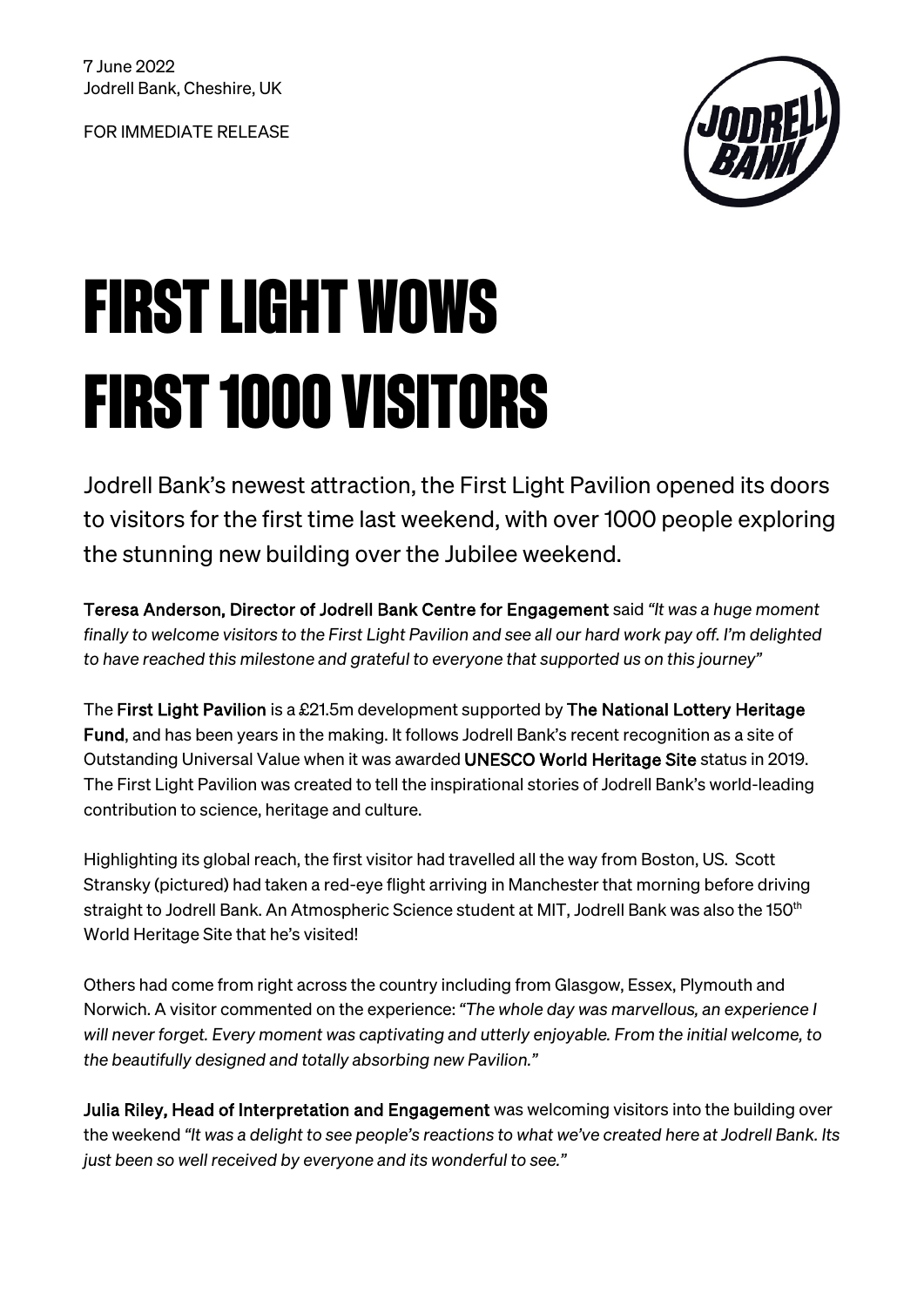FOR IMMEDIATE RELEASE



The architecturally stunning building, created with international architect firm Hassell, takes the form of a grass-topped dome that cleverly mirrors the shape and scale of the dish of the famous Lovell Telescope. It also contains a meridian line, referencing the age-old tradition of building structures that align with the skies above us, much like other World Heritage Sites such as Stonehenge.

Inside the tardis-like building, is a new permanent exhibition which brings visitors into direct contact with huge sections of the authentic metal dish of the Lovell Telescope that has 'listened' to the skies since 1957. The exhibition, created by Casson Mann, tells the inspirational story of Jodrell Bank's pioneering scientists and engineers. Through a range of fully interactive digital displays and projections, visitors are able to uncover archive materials brought together for the first time including audio, film, plans, photographs and more.

Eilish McGuinness, CEO of The National Lottery Heritage Fund said: *"Jodrell Bank is a truly unique heritage site, of national and international importance. The National Lottery Heritage Fund awarded £12.5m so that the site's powerful human stories of curiosity, exploration and discovery could be shared with everyone".*

Every visitor also has the opportunity to experience an immersive audio-visual spectacle in the Pavilion's Space Dome, a state-of-the-art auditorium complete with nine projectors and a giant curved screen. The Space Dome also hosts traditional planetarium-style shows 'touring' visitors around the stars and planets.

All this is in addition to everything that Jodrell Bank already has to offer and visitors can continue to get up close to the giant Lovell Telescope, enjoy a Telescope Talk, explore exhibitions on the mindblowing science of Jodrell Bank, and enjoy the 35 acres of grounds at this stunning Cheshire attraction.

Jodrell Bank is open Tuesdays – Sundays, 10am – 5pm with last admission at 3:30pm. Tickets are priced at just £12 for adults and £8 for children. There are concession rates for over 65s and students, and under 4s go free. There are also discounts for family groups and options to add on extras too, including planetarium-style shows in the Space Dome.

Find out more, including how to book a[t www.jodrellbank.net](http://www.jodrellbank.net/) 

-ENDS-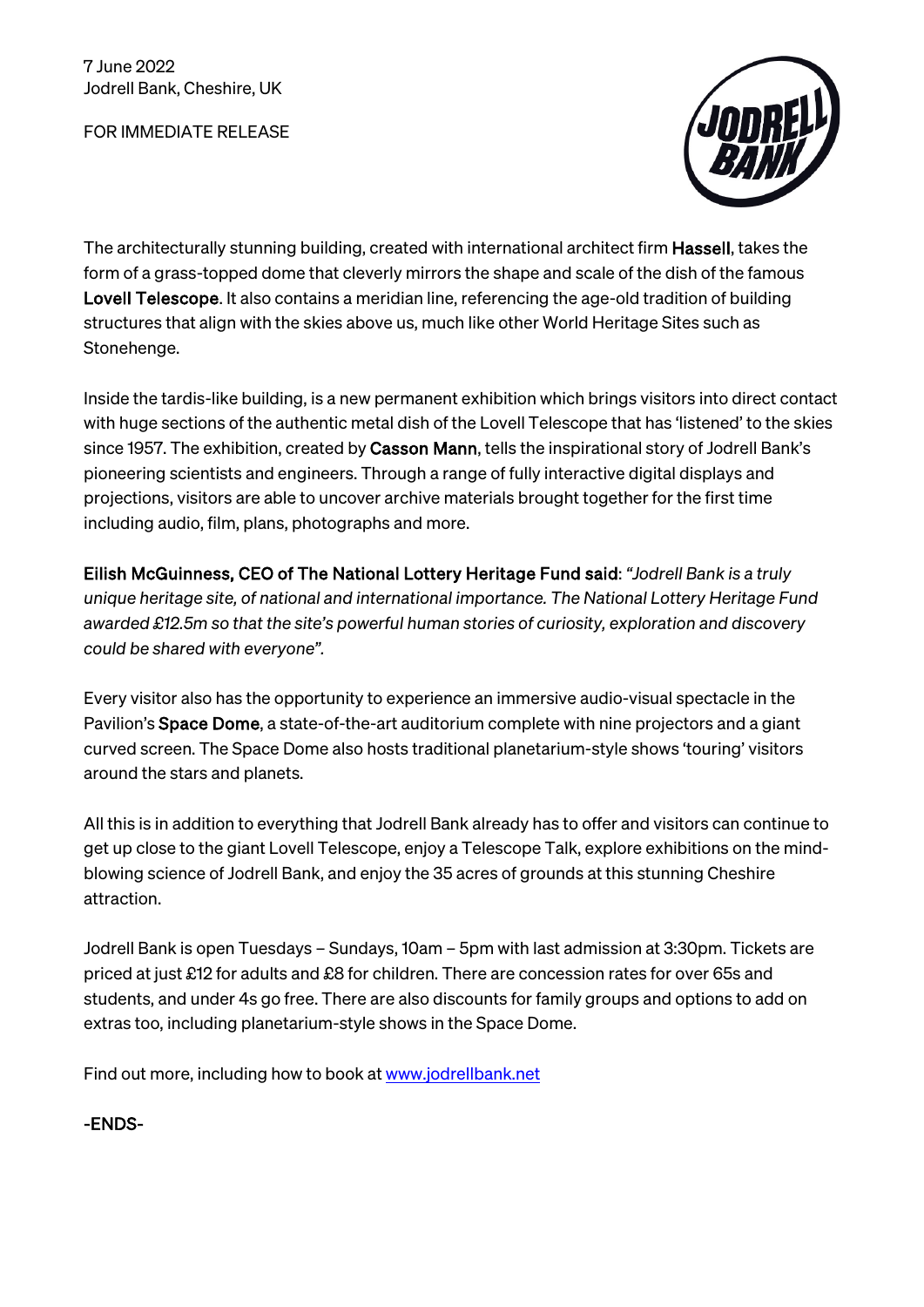FOR IMMEDIATE RELEASE



## FOR MORE INFORMATION:

For further information, including to request images, interviews or press visits, please contact:

Amy Bishop, Jodrell Bank Centre for Engagement [Amy.Bishop@manchester.ac.uk](mailto:Amy.Bishop@manchester.ac.uk) 

## NOTES TO EDITORS:

### About Jodrell Bank

Founded in 1945, Jodrell Bank's inspirational story includes revolutionary scientific discoveries, amazing feats of engineering, the dawn of the Space Age and the creation of the Grade I listed Lovell Telescope, an icon for British science and engineering. The site is proudly owned by The University of Manchester and is part of The Jodrell Bank Centre for Astrophysics a world-leading science research institute, and The Jodrell Bank Centre for Engagment, a multi award-winning centre for excellence in public participation and enagement with science, culture and heritage.

Jodrell Bank was inscribed by UNESCO on the World Heritage Site list in 2019 in recognition of its internationally significance science, heritage and cultural impact.

[www.jodrellbank.net](http://www.jodrellbank.net/)

## About The University of Manchester

Jodrell Bank is part of The University of Manchester and helps deliver the University's vision to advance education, knowledge and wisdom for the good of society.

The University of Manchester, a member of the prestigious Russell Group, is the UK's largest single-site university with 38,600 students. It has 20 academic schools and hundreds of specialist research groups undertaking pioneering, multi-disciplinary teaching and research of worldwide significance.

The University is one of the country's major research institutions, rated fifth in the UK in terms of 'research power' (REF 2014), and has had no fewer than 25 Nobel laureates either work or study there.

#### [www.manchester.ac.uk](http://www.manchester.ac.uk/)